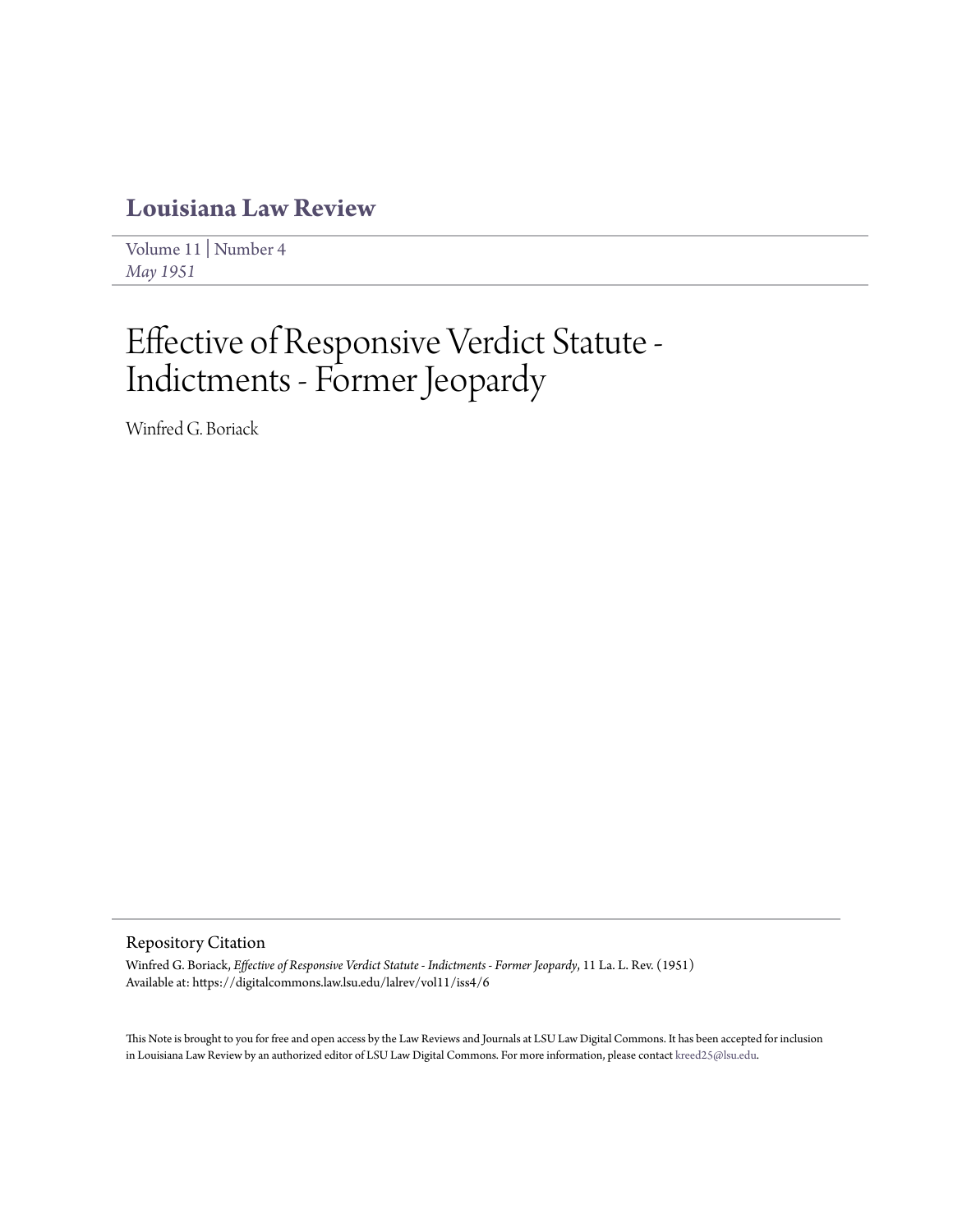interpretation. It is possible, however, that the novel language of "reasonable alternatives" has provided a method for carte blanche invalidation of state statutes, undercutting the time-honored formula of the *Cooley* case.42 Even though the *Cities Service* case minimizes this possibility, a case with a fact situation similar to the *Dean* case might well attract the Court to utilize "reasonable alternatives," thereafter its expansion into doctrine being but a matter of judicial discretion. Such an eventuality would be a usurpation of legislative function by the judiciary.

*William H. Parker*

#### EFFECT OF RESPONSIVE VERDICT STATUTE-INDICTMENTS-FORMER JEOPARDY

On February 11, 1948, defendant was indicted for manslaughter. The following week a jury of twelve returned a verdict of negligent homicide, which was responsive to the charge of manslaughter at that time.' The conviction and sentence were set aside on June 15, 1948, and the case was remanded for a new trial.2 Some twenty months later, on February **13,** 1950, defendant was arraigned under the same indictment, but only on the charge of negligent homicide. His counsel objected to the arraignment, protesting that there was no written charge accusing him of negligent homicide for the reason that negligent homicide was no longer responsive to, nor included in, a charge of manslaughter.3 This objection was overruled, along with the subsequent objections to the clerk's reading of the manslaughter indictment, with the negligent homicide verdict endorsed on the back, to the jury, and the court's permitting the jury to retire to the jury room with the indictment and prior conviction endorsed thereon. *Held,* that it was proper to arraign defendant under the original manslaughter indictment, and try him for negligent homicide. *State v. Crittenden,* 49 So. 2d 418 (La. 1950).

The appellant's contention that the use of the original indictment with the endorsement of the negligent homicide verdict

commerce, **that it** safeguard **an** obvious **state** interest, **and that the local** interest **at stake** outweigh whatever national **interest there** might be **in the** prevention of state restrictions." **(71 S. Ct. 215,** 220.) This opinion **was written by** Mr. Justice Clark, as **was** that of the *Dean* case.

<sup>42.</sup> **53 U.S. 299 (1851).**

**<sup>1.</sup>** Art. **386, La.** Code of Crim. Proc. of **1928,** as amended **by La. Act** 147 of **1942.**

**<sup>2.</sup> State v. Crittenden, 214 La. 81, 36 So. 2d 645 (1948).**

**<sup>3.</sup> Art. 386, La. Code of Crim. Proc. of 1928, as amended by La. Act 161 of**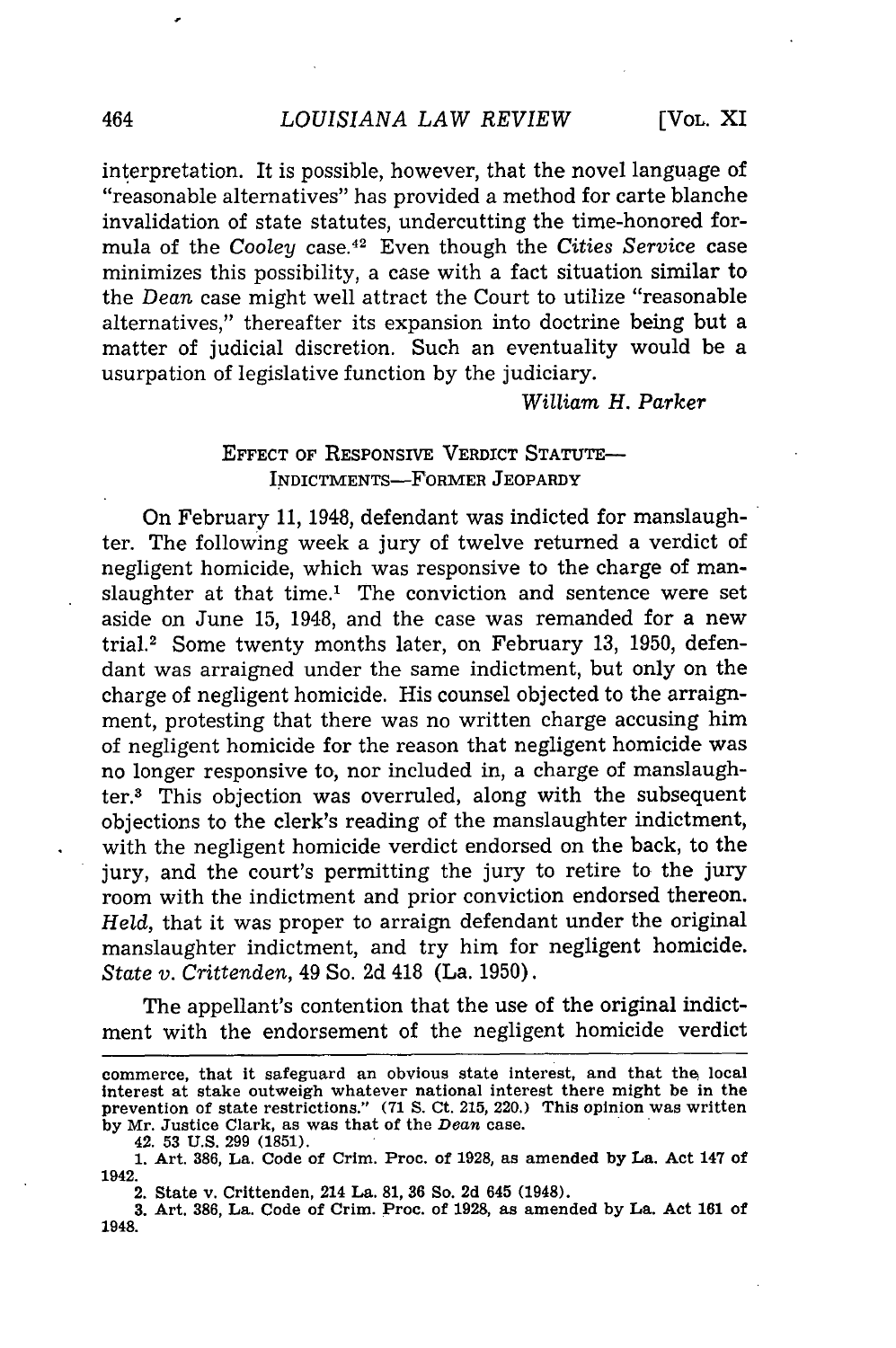#### *NOTES*

was prejudicial to his case was not considered at length by the court. Although there may be merit in saying that a jury will be prejudiced by the knowledge that a prior jury has found the defendant guilty of the crime now charged against him,<sup>4</sup> it seems fairly well settled that this incidental knowledge of the former conviction is of no consequence, so long as the jury is properly instructed as to the true legal situation.<sup>5</sup>

The principal issue confronting the court in the instant case related to the appellant's contention that the original manslaughter indictment could not serve as a valid charge for the lesser crime of negligent homicide. The new responsive verdict statute<sup>6</sup> had eliminated negligent homicide as a responsive verdict of manslaughter, and at the time of the second trial a conviction of negligent homicide under a manslaughter indictment would not have been possible. Since Act 161 of 1948 had been recognized as a procedural statute which affected trials held after its effective date regardless of when the criminal act took place,7 the defense counsel argued that only an indictment specifically charging negligent homicide could carry the charge of the offense at the time of the second trial. It was contended that the original indictment was no longer valid and that the negligent homicide charge given orally by the judge at the arraignment did not satisfy the statutory requirement that all criminal prosecutions be accompanied by a written charge.<sup>8</sup>

The supreme court, however, refused to be persuaded by this line of reasoning. Rather, it concluded that a scope of the manslaughter indictment, that is, whether it included a charge of negligent homicide, was to be determined by the law in effect when it was returned on February 11,  $1948.9$  For proper under-

**8.** La. Const. of **1921,** Art. I, § **9;** Art. 2, La. Code of Crim. Proc. of **1928.**

**9.** The court did not say this in so many words, but it merely disposed of the issue **by** stating that the principle of the case of State v. Smith, 49 La. Ann. **1515,** 22 So. 882 **(1897),** offered a complete parallel and was ruling in the *Crittenden* case. In the *Smith* case the previous murder indictment was used

<sup>4.</sup> Art. 515, La. Code of Crim. Proc. of 1928, states: "The effect of granting a new trial is to set at large everything connected with the trial, and merely to grant a retrial of the case, with as little prejudice to either party as if it has never been tried."

<sup>5.</sup> State v. Wooten, **136** La. 560, 67 So. **366 (1915).**

**<sup>6.</sup>** La. Act **161** of 1948.

**<sup>7.</sup>** State v. Williams, **216** La. 419, 423, 43 So. **2d 780, 781** (1949), in which it was stated, as to La. Act **161** of 1948, "Clearly this act has relation to nothing more than the course of the trial proceedings." And further, "It has long been established that statutes which make changes in matters relating merely to practice and procedure **in** the courts control trials had after the effective date thereof without regard to the date of the happening of the events which give rise to the proceedings." **(216** La. 419, 422, 43 So. **2d 780, 781.)**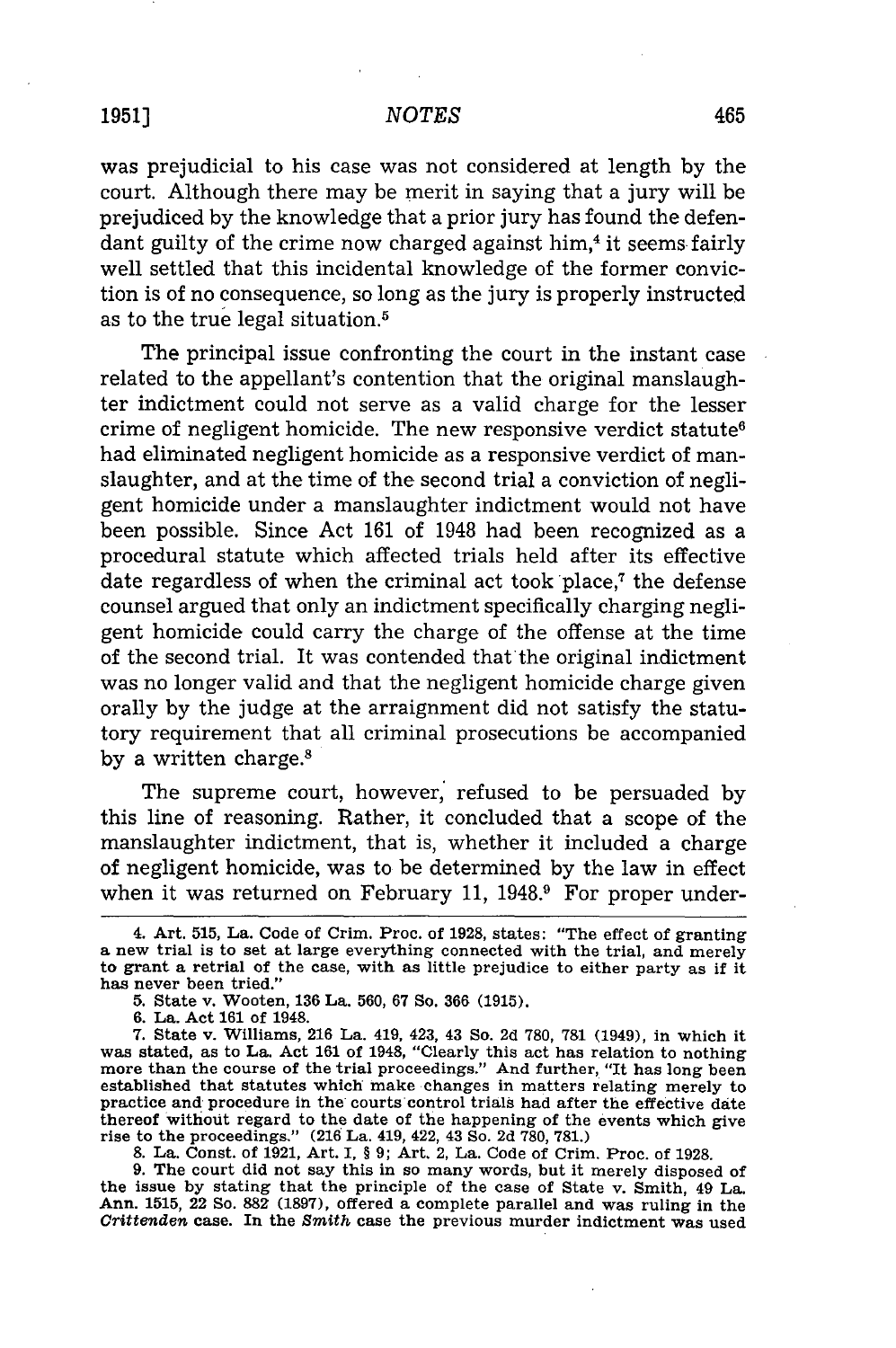standing of the court's conclusion, two factors should be considered: (1) the status of the old manslaughter indictment at the time the 1948 responsive verdict statute became effective, and (2) the effect in general of procedural statutes.

Preceding the original trial, when defendant was arraigned for manslaughter, he was, in legal contemplation, also arraigned for the lesser and included offense of negligent homicide.<sup>10</sup> Although the district attorney attempted to prove the greater crime, he was proceeding under an indictment that was valid and sufficient for the charge of negligent homicide as well. When the verdict of negligent homicide was returned, the charge of man-. slaughter, in effect, was erased from the indictment, but a valid charge of negligent homicide remained pending.<sup>11</sup> This charge was no less valid than one which might have been returned by a grand jury immediately following the reversal. If the scope of the original indictment is to be governed by the law in effect when it was found by the grand jury, then it follows that the defendant still stood charged with negligent homicide at the time of the retrial. It is significant that Act 161 of 1948 did not become effective until several weeks after the reversal and remanding of the case. Consequently, since Act 161 of 1948 does not repeal the statute declaring negligent homicide to be a crime and is merely procedural in nature,<sup>12</sup> it should not operate retrospectively to the extent of affecting a valid charge (regardless of its source) pending at the time of its passage. Of course, it would govern the scope of all charges brought after its effective date. A hypothetical situation might here serve as an illustration. Suppose an indictment had been returned by a nine out of twelve vote of a grand jury. After the indictment, but prior to the trial, a statute was enacted requiring a unanimous indictment. Although it could not be denied that a defendant's chances of escaping indictment were greater under the new statute, it is offered that it would not have nullified the indictment then pending. Yet it would be obvious that at the time of the trial in the hypothetical case, an indictment returned by a nine out of twelve vote would be without legal efficacy.

**in the new trial for manslaughter, and the court said that "neither law nor jurisprudence requires that he could only legally be tried on a new indictment specially charging manslaughter." (49 La. Ann. 1515, 1520,** 22 **So. 882, 884.) 10. State v. Bourgeois, 158 La. 713, 104 So. 627 (1925).**

**<sup>11.</sup> State v. Dunn, 41 La. Ann. 612, 6 So. 176 (1889); State v. West, 45 La. Ann. 928, 13 So. 173 (1893); State v. Smith, 49 La. Ann. 1515,** 22 **So. 882 (1897); State v. Wooten, 136 La. 560, 67 So. 366 (1915); State v. Harville, 171 La. 256, 130 So. 348 (1930).**

**<sup>12.</sup> State v. Williams, 216 La. 419, 43 So. 2d 780 (1949).**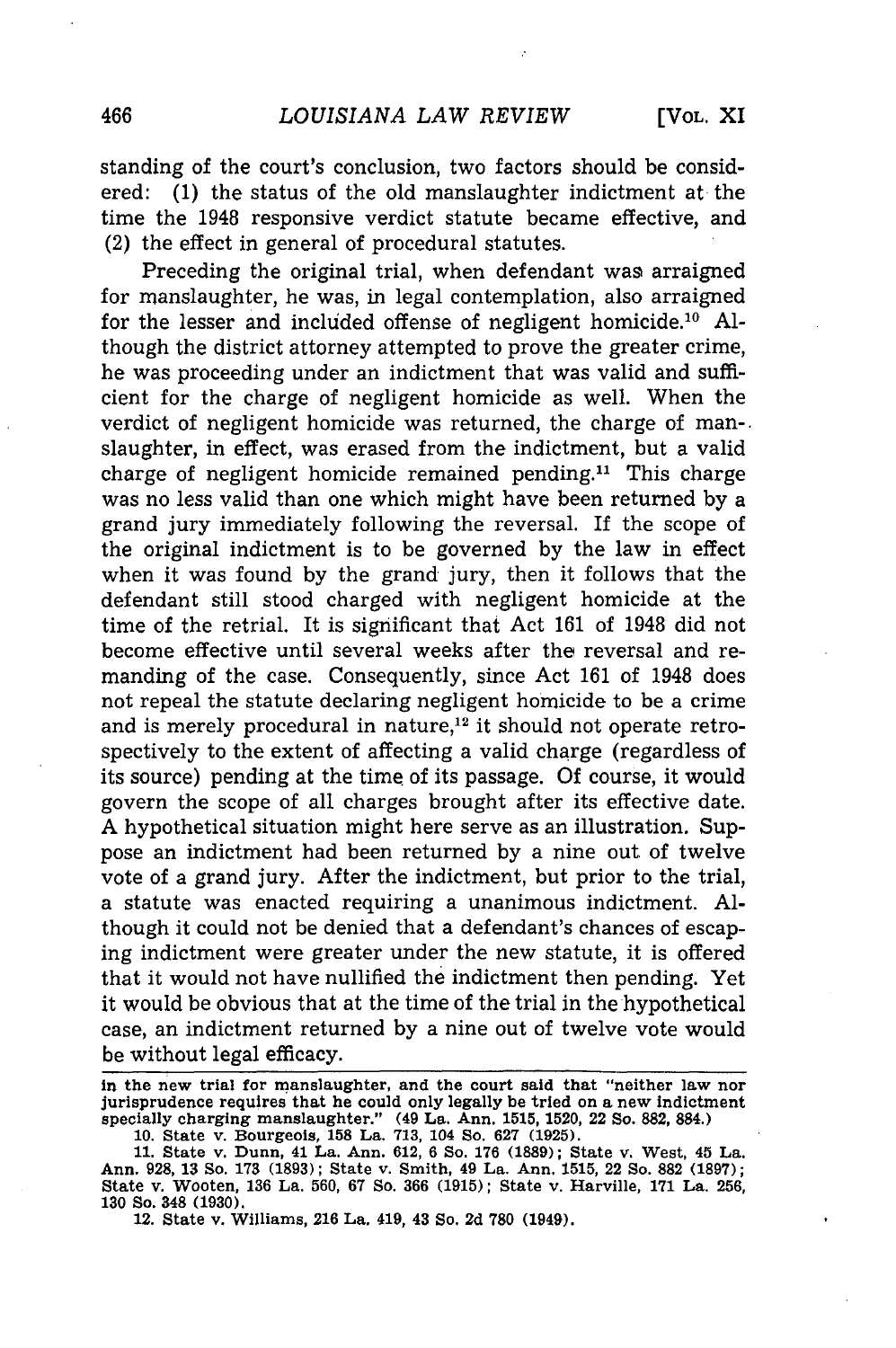While the problem presented to the court in the *Crittenden* case as to the effect of Act 161 of 1948 upon a pending indictment was unique and without judicial precedent, it is not of great importance because of the slight possibility of its recurrence. Of more significance is the question (not raised in the *Crittenden* case) as to the double jeopardy aspects of the new responsive verdict statute. For example, if the *Crittenden* trial were held today and the jury should find the defendant "not guilty" of manslaughter, would a subsequent trial for negligent homicide be barred by a plea of former jeopardy?

The prohibition against one's being placed twice in jeopardy for the same offense first appeared in Louisiana in statutory form in 1864, although the concept had been borrowed from the common law prior to that time. The present Constitution of Louisiana provides, "nor shall any person be twice put in jeopardy of life or liberty for the same offense, except on his own application for a new trial, or where there is a mistrial, or a motion in arrest of judgment is sustained."<sup>13</sup>

The jurisprudence of this state has failed to contribute any inclusive and easily applied formula which may be used to determine the issue of former jeopardy. Instead, a number of tests or rules have been advanced in the cases. In the leading case of State v. Foster,<sup>14</sup> three different tests were stated with approval. The "same evidence" formula was set forth with the declaration that " 'The test whether the plea of autrefois acquit is a sufficient bar in any particular case is whether the evidence necessary to support the second indictment would have been sufficient to have procured a legal conviction on the first.' "<sup>15</sup> The "substantial identity" test was expressed in the following manner: "'To render the plea of a former acquittal a bar, it must be a legal acquittal **...** for substantially the same offense. . . **.'** While formal, tech-

13. La. Const. of 1921, Art. I, § 9. The similar provision found in the Fed**eral** Constitution **does** not apply to prosecutions **under state laws. Palko** v. Connecticut, **302 U.S. 319 (1939).**

This constitutional guarantee **is** restated in Art. **276, La.** Code of Crim. Proc. of **1928. The** facts required to constitute former jeopardy are outlined in Art. **279, La. Code** of Crim. Proc. of **1928,** which states: "To constitute former isopardy it is necessary... that the offense, when states. To constitute<br>that presently charged are either identical, or different grades of the same<br>offense, or that the one is necessarily included in the other."

offense, or that the one is necessarily included in the other."<br>Art. 5, La. Crim. Code of 1942, states that the "offender who commits an<br>offense which includes all the elements of other lesser offenses, may be prose-<br>cuted **included offenses." (Italics supplied.) It is to be noted that this article does not provide for dual prosecutions in such cases. 14. 156 La. 891, 101 So. 255 (1924).**

**15. 156 La. 891, 897, 101 So. 255, 258.**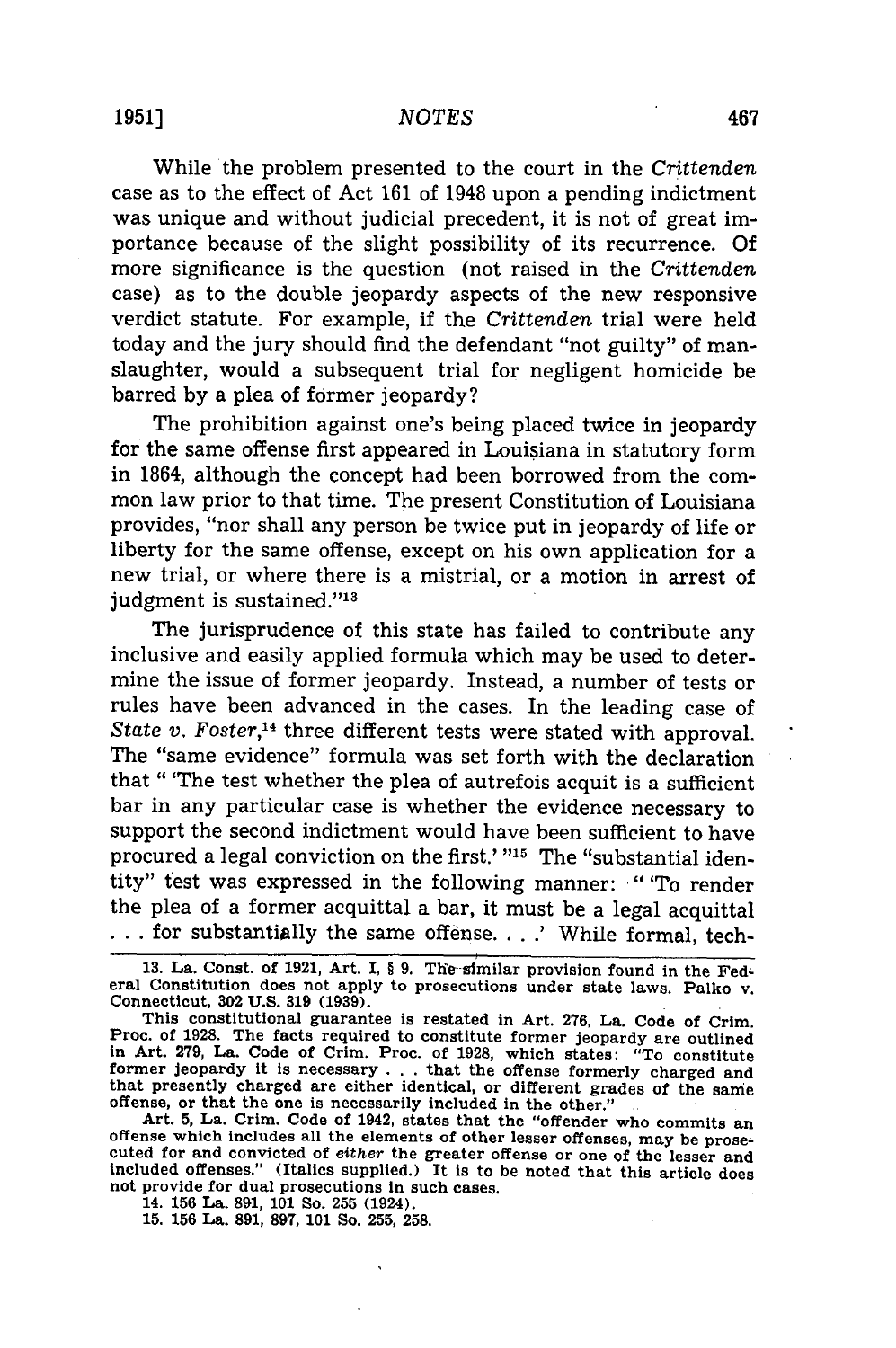nical, and absolute identity of the offenses is not necessary, yet substantial identity is an essential element in support of the plea of autrefois acquit."'16 The court's opinion also approved a further test, being "'whether on the former trial the accused could have been convicted of the crime charged against him on the second.' **"17** Different approaches have been taken by other jurisdictions and text writers.18

In dealing with lesser and included offenses, such as those covered by Article 5 of the Criminal Code, it would probably be most appropriate to apply the "same evidence" test, or the test of "whether, on the first trial, there could have been a conviction of the offense prosecuted in the second." Both of these tests were relied upon by the Pennsylvania court when, in the early case of *Hiland v. Commonwealth*,<sup>19</sup> it was confronted with a plea of former jeopardy arising from an acquittal of manslaughter and a subsequent indictment and trial for involuntary manslaughter. In that case, it was said,

"The first indictment charged murder. Under it he [the defendant] might have been convicted of murder of the first or second degree, or of voluntary manslaughter, but not of involuntary manslaughter. The latter offense is a misdemeanor. It must be charged as such, and cannot be included in an indictment charging felonious homicide excepting in the case of an indictment for voluntary manslaughter, where it may be joined.... It follows that when the defendant was put upon his trial for murder, he was placed in no jeopardy of a conviction for involuntary manslaughter. '20 **-**

A similar situation in Louisiana, where a trial for a lesser and included offense was held not to be barred by the former acquittal of the greater offense, is presented in the case of *State v. Neal.2'* The defendant, a delinquent juvenile, had been tried and ac-

**19. 114 Pa. St. 372, 6 Atl. 267 (1886). The reasoning of the** *Hilands* **case was followed in the more recent case of Commonwealth v. Duerr, 158 Pa. Super. 484, 45 A. 2d 235 (1946).**

**20. 114 Pa. St. 372, 380, 6 Atl. 267, 268.**

**21. 169 La. 441, 125 So. 442 (1929).**

**<sup>16.</sup> Ibid.**

**<sup>17. 156</sup> La. 891, 898, 101 So. 255, 258.**

**<sup>18.</sup> Archbold, Pleading, Evidence and Practice in Criminal Cases 145, 146 (29 ed. 1934): "The principle on which the right of** *autrefois acqut . . .* **depends is that a man.shall not be put twice in jeopardy for the** same *matter."* **(Italics supplied.) Also, in the same text, the following appears, "Whether the facts are the same in both trials is not a true test: the test is rather whether the acquittal on the first charge necessarily involves an acquittal on the second charge."**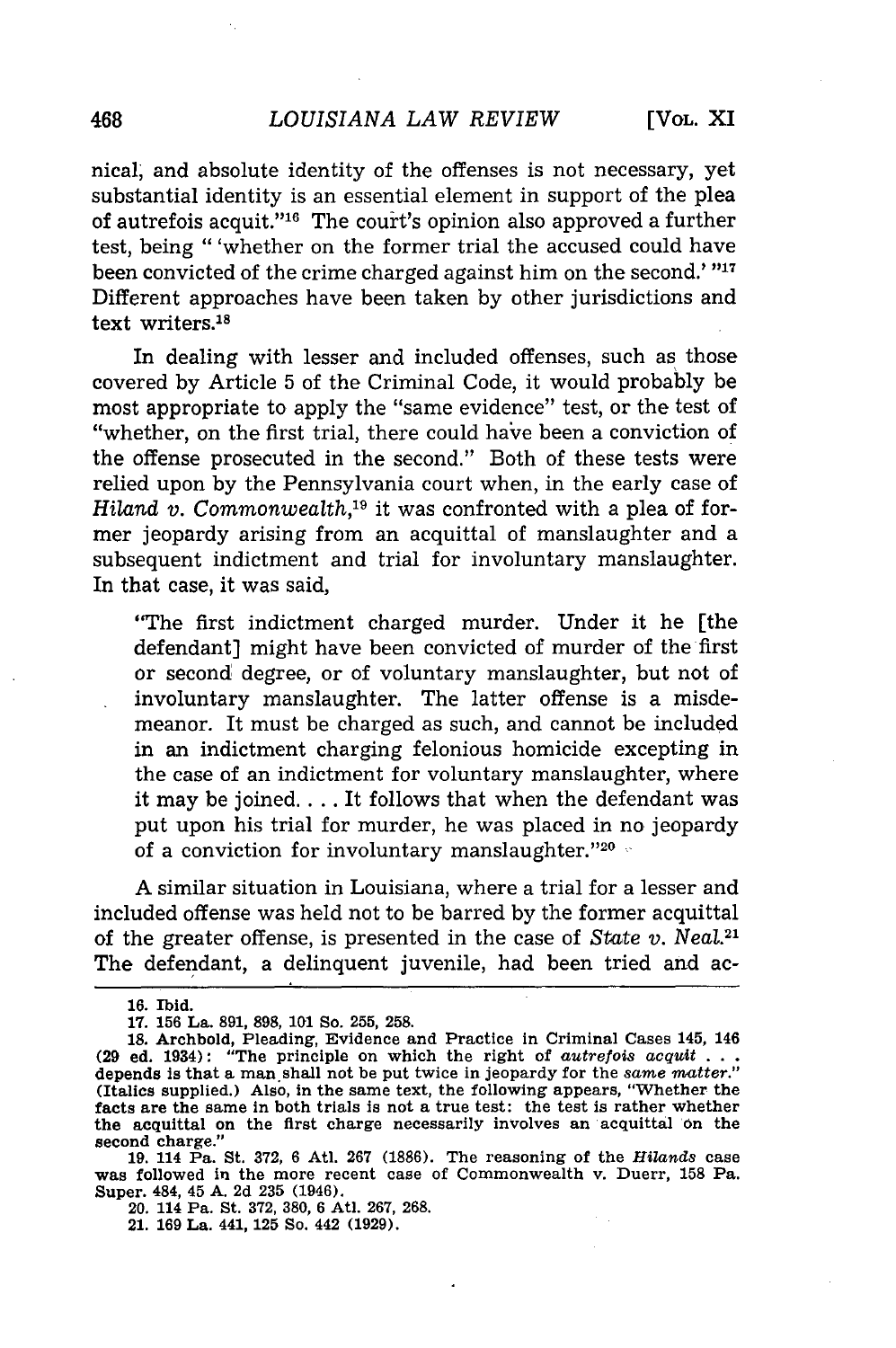quitted of assault with intent to commit rape, which crime was a felony and therefore subjected the youth to the jurisdiction of the criminal court. Later, upon being tried in the juvenile court for mere assault, defendant pleaded *autrefois acquit,* which was overruled, the supreme court affirming the ruling on appeal and saying:

"the acquittal of the defendant of the crime of assault with intent to commit rape was a valid acquittal, because the indictment for that crime was a valid indictment, but the conviction of the mere assault, without intent to commit rape, was not a valid conviction, because the defendant was not subject to indictment for that offense. The subsequent trial and conviction of the defendant in the juvenile court, as a delinquent juvenile, for having committed the assault upon the girl, were valid, notwithstanding the assault was the same assault for which the defendant was legally indicted and tried and acquitted of the crime of assault with intent to commit rape."22

Here a second trial was permissible for the "same assault" because the court lacked jurisdiction in the first instance to return a conviction of the included and lesser offense of simple assault charged in the second.

Prior to 1948 all lesser and included offenses were responsive verdicts. The courts were charged with the responsibility of deciding the question in each case, and considerable difficulty was frequently encountered in determining whether a greater offense "necessarily included all the elements of the lesser."<sup>23</sup> The 1948 responsive verdict statute eliminated this confusion by a legislative determination of the appropriate responsive verdicts. Thus, a defendant on trial for manslaughter can no longer be convicted of negligent homicide. If our courts follow the test applied by the Pennsylvania court in the *Hiland* case, and also stated by the Louisiana Supreme Court in the *Neal* case, the defendant may be subsequently charged with negligent homicide and will be unable to validly plead former jeopardy. He has never been on trial or subject to possible conviction of that crime.<sup>24</sup>

**<sup>22. 169</sup> La. 441, 445, 125 So.** 442, **443.**

**<sup>23.</sup> See State v. Murphy, 214 La. 600, 38 So. 2d 254 (1948); State v. Poe, 214 La. 606, 38 So. 2d 359 (1948). For an interesting discussion on this problem, see Comment, 5 LOUISIANA LAW** REVIEW **603 (1944).**

**<sup>24.</sup> It is submitted that Art. 5, La. Crim. Code of 1942, and Art. 279, La. Code of Crim. Proc. of 1928, are modified to this extent.**